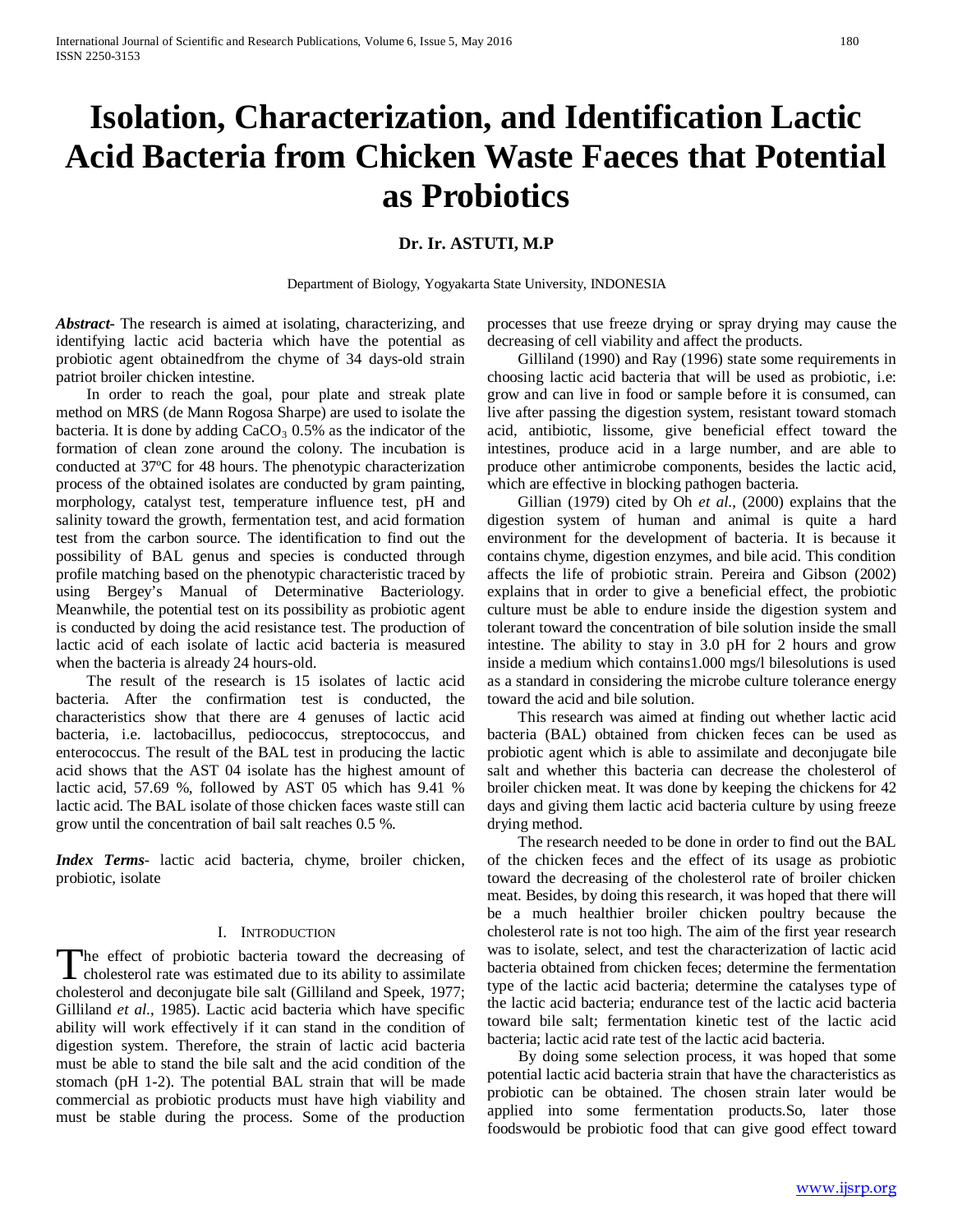the body and can decrease the rate of LDL cholesterol and also the cholesterol rate of broiler chicken meat. Another aim of this research was that later there can be some healthier chicken broiler poultry because the cholesterol rate is low. This research would also beneficial for the development of science, particularly in poultry subject.

# II. EXPERIMENTAL RESEARCH MATERIALS AND METHOD

# **The production of superior BAL isolate as the inoculums**

 **Purification.** It is done by removing every species of the separated colony in seaweed MRS media by using quadrant scratch method. The obtained colony later will be taken as the pure culture, and then the culture will be planted in liquid MRS.

# **Lactic Acid Bacteria Characterization Technique**

 The colony that grows and pure will be characterized based on the characteristics of its morphology, biochemical test, physiological test, and fermentation type.

## **a. Morphological Characteristics**

- **Colony morphological form.** The colony forms clean and separated zone on seaweed plate (the colony which is estimated as lactic acid bacteria). The form, surface, edge, and pigmented color of the colony are observed.
- **Gram Staining, Cells Morphology (Benson, 2001**
- **Motility Test (Benson, 2001)**

#### **b. Biochemical Characteristics**

- **Catalyses**
- **Fermentation Type**

## **Lactic Acid Bacteria Identification Technique**

 Bacteria isolate that is already characterized and fulfill one of lactic acid bacteria characteristics, i.e. form clean zone (produce acid compound), is later identified based on *Bergey's Manual of Determinative Bacteriology* (Holt *et al*., 1994) by Profile Matching to estimate the possibility of the bacteria's genus and species based on the referenced lactic acid bacteria's genus and species.

#### **Isolate Ability Test as Probiotic**

 In order to find out the ability of lactic acid bacteria isolate as probiotic agent, chosen BAL test is done on the fermentation kinetic and the endurance of bile salt.

- **Fermentation Kinetic**
- **Endurance test on bile salt**
- **Observed Variable**
- **Selected Isolate Characteristics**

 The test toward the obtained isolate characteristics are the 24<sup>th</sup>hour pH, catalyses type, gram staining, morphological form, and the rate of the lactic acid.

- **Fermentation Kinetic**
- **Growth Pattern**.
- **Specific Growth Speed.**
- **pH reduction**.
- **Endurance Test toward Bail Salt**
- **Growth Pattern**.
- **Specific Growth Speed**.
- **pH reduction**.
- **Lactic acid production**.
- **Lactic Acid Rate Examination**
- **Lactic Acid Isolation Phase**.
- **Determining phase of the sample's lactic acid rate**.
- **Data Analysis**

# III. RESULTS AND DISCUSSION

#### **A. The result of the research**

 In this research, the isolation, characterization, and identification of lactic acid bacteria obtained from strain Lohman broiler chicken feces are administered.

# **1. Lactic acid bacteria isolation obtained from chicken feces**

 10 grams of chicken's internal digestion system is dissolved with 90 ml of sterile aquades inside Erlenmeyer. Administer series of dissolving 10-2, 10-4, and 10-6. The result of the dissolution is 20 ml is grown in dense medium by using MRS in the Petri dish.

 The separated colony is taken by using *ose* and grown in dense medium by using scratching method and incubated in 39ºC in anaerob condition for 24 hours. After 24 hours incubation, take separated colony by using *ose* and grown in liquid medium and then incubated for 24 hours at the temperature of 39ºC. Lactic acid bacteria (BAL) isolation is administered by using pour method (pour plate) in MRS plate seaweed media + CaCO3 0.5 % which is the beginning step to differentiate lactic acid bacteria with non lactic acid bacteria. Lactic acid bacteria colony in MRS plate seaweed media  $+$  CaCO3 0.5 % is recognized by the appearance of clean zone around the colony of the bacteria. Each colony which has different appearance is isolated and purified. The purification is done by using scratching method (streak plate) in MRS plate seaweed  $+$  CaCO3 0.5 % until the pure isolate is obtained. The obtained lactic acids bacteria isolate are 15 isolates.

 The colony morphology of 15 obtained lactic acid bacteria is observed on plate seaweed related to its color, form, elevation, edge, and structure in the colony. Most of the lactic acid bacteria colony is white and circular. The shape of most of the colony edge is entire and the internal structure is opaque. For the details of the features or the characteristics of lactic acid bacteria colony see table 1.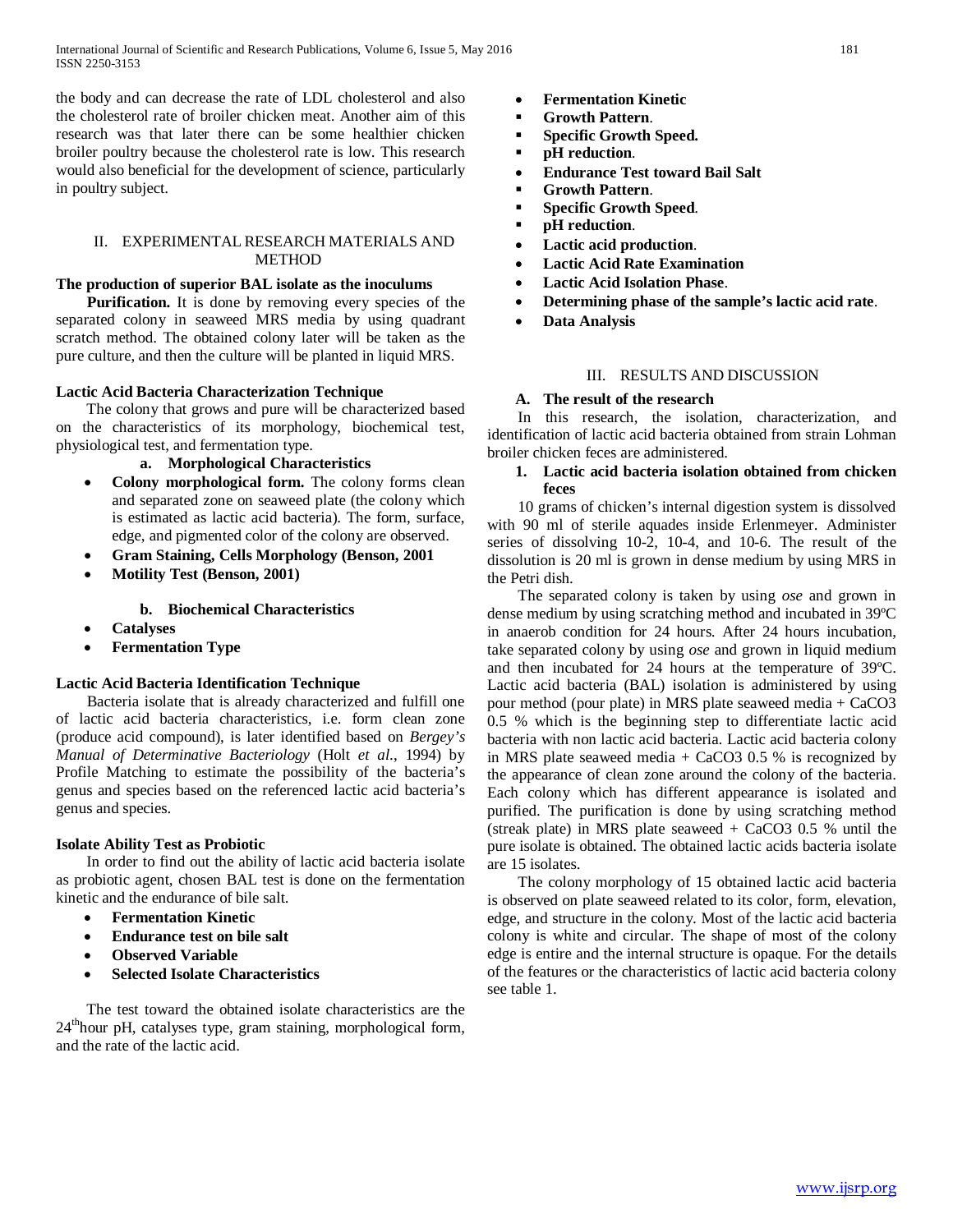| No.            | Code           | Colony<br>Color | Colony<br>Edge | Internal<br>Structure | Colony<br>Shape | Pigmen<br>Color |
|----------------|----------------|-----------------|----------------|-----------------------|-----------------|-----------------|
| $\mathbf{1}$   | <b>AST 001</b> | Milky white     | entire         | opaque                | circular        | clear           |
| $\overline{2}$ | <b>AST 002</b> | Milky white     | entire         | Opaque                | circular        | clear           |
| 3              | <b>AST 003</b> | Milky white     | entire         | Opaque                | circular        | clear           |
| $\overline{4}$ | <b>AST 004</b> | Milky white     | entire         | Opaque                | circular        | clear           |
| 5              | <b>AST 005</b> | Milky white     | entire         | Opaque                | circular        | clear           |
| 6              | <b>AST 006</b> | Milky white     | entire         | Opaque                | circular        | clear           |
| 7              | <b>AST 007</b> | Milky white     | entire         | Opaque                | circular        | clear           |
| 8              | <b>AST 008</b> | Milky white     | entire         | Opaque                | circular        | clear           |
| 9              | <b>AST 009</b> | Milky white     | entire         | Opaque                | circular        | clear           |
| 10             | <b>AST 010</b> | Milky white     | entire         | Opaque                | circular        | clear           |
| 11             | <b>AST 011</b> | Milky white     | entire         | Opaque                | circular        | clear           |
| 12             | <b>AST 012</b> | Milky white     | entire         | Opaque                | circular        | clear           |
| 13             | <b>AST 013</b> | Milky white     | entire         | Opaque                | circular        | clear           |
| 14             | <b>AST 014</b> | Milky white     | entire         | Opaque                | circular        | clear           |
| 15             | <b>AST 015</b> | Milky white     | entire         | Opaque                | circular        | clear           |

**Table 1. Colony morphological observation on 24 hours lactic acid bacteria in MRS spread plate and poure plate medium.**

 Isolation is a process to get a particular kind of bacteria from many sources. The isolation process in this research is focused on lactic acid bacteria. Lactic acid bacteria are defined as bacteria that have high ability in producing lactic acid from any fermented carbohydrate sources.

 Lactic acid bacteria isolation is taken from the sample of patriot broiler strain chicken's small intestine. It uses seaweed MRS medium CaCO3 0.5 % by pour plate method. In this phase, the dilution series is administered. The series starts from 10-10 and then 10-5, 10-6, 10-7 and 10-8, 1 ml of the dilution is taken and poured into Petri dish. Pour MRS media and CaCO3 0.5 % and spread it. The aim of this dilution is to obtain bacteria which the growth is not too dense. So, there are some differences between the colonies.

 The addition of CaCO3 5 % in the media is aimed for selecting lactic acid bacteria. The lactic acid bacteria that grow in the media is recognized by the appearance of clean zone around the colony. According to Harimurti (1999: 376), the clean zone around the lactic acid bacteria is formed as the result of acid neutralization which is produced by the bacteria by the CaCO3 in the media. The clean zone has initial characteristics in selecting lactic acid bacteria. Each of the colonies that have different appearance is isolated and purified by using scratch method (Streak plate) in seaweed MRS media until the pure isolate is obtained. Every isolate bacteria are then culturally purified into oblique seaweed medium and liquid medium.

#### **2. Lactic acid bacteria isolate characteristics**

 Characterization is a process to observe and measure each part of bacteria as a special characteristic of the bacteria. The characterization of each lactic acid bacteria isolate involves its morphology (macroscopic, microscopic), biochemical and physiology. Macroscopic characterization is done by inoculating lactic acid bacteria in MRS medium seaweed plate to find out the morphological characteristics of the colony that related to its color, shape, elevation, edge, and internal structure. Colony morphological characterization is also done in oblique seaweed MRS related to its shape and the growth of lactic acid bacteria. Those 15 lactic acid bacteria which are successfully isolated is characterized related to its cell, biochemical characteristics, and

physiological characteristics. The characteristics group of the cells morphology includes some characters, i.e cells form, cells arrangement, and gram reaction/gram staining and motility.

 The biochemical characteristic group includes character unit, i.e. catalyses test, fermentation test. Almost 90 % of lactic acid bacteria have coccus or circular cells. The others are bacil or bar and the sequence of the cell is tetrad and solitaire. Lactic acid bacteria isolate shows positive reaction toward gram staining test. However it shows negative and positive reaction toward motility test (non-motil).

 The result of the research related to the biochemical characteristics of lactic acid bacteria isolate shows that the 15 lactic acid bacteria are negative catalyses and there are 9 isolate of homofermentative fermentation type, i.e. AST 01, AST 04, AST 06, AST 07, AST 09, AST 13, and AST 14. The lactic acid bacteria are able to form acid from any sources of carbon. However, it does not followed by the formation of any gases.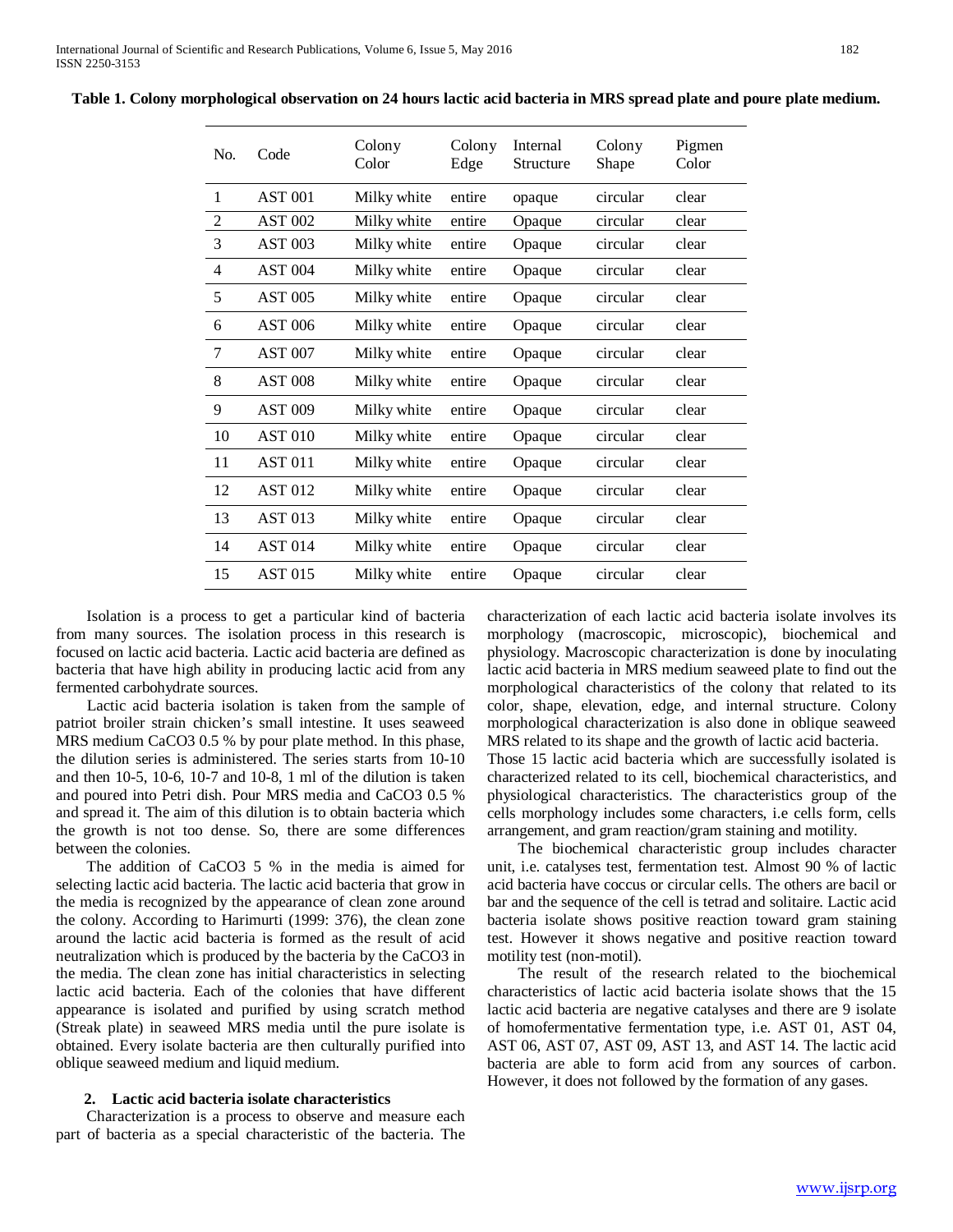| N <sub>o</sub> | Isolate Code   | Characteristics Type |                        |                                   |
|----------------|----------------|----------------------|------------------------|-----------------------------------|
|                |                | Cells Shape          | <b>Gram Nature</b>     | Catalyses                         |
| 1              | <b>AST 001</b> | Coccus               | $^{(+)}$               | $\left( -\right)$                 |
|                |                | Coccus               | $(+)$                  | $\left( -\right)$                 |
| 2              | <b>AST 002</b> | Basil                | $\left( -\right)$      | $\left( -\right)$                 |
|                |                | Basil                | $\left( -\right)$      | $(\cdot)$                         |
| 3              | <b>AST 003</b> | Basil                | $(+)$                  | $\left( -\right)$                 |
|                |                | Basil                | $^{(+)}$               | $(\text{-})$                      |
| 4              | <b>AST 004</b> | Basil                | $^{(+)}$               | $\left( -\right)$                 |
|                |                | Basil                | $(+)$                  | $\left( -\right)$                 |
| 5              | <b>AST 005</b> | Coccus               | $\left( -\right)$      | $\left( -\right)$                 |
|                |                | Coccus               | $\left( \cdot \right)$ | $(\textnormal{-})$                |
| 6              | <b>AST 006</b> | Coccus               | $\left( -\right)$      | $\left( -\right)$                 |
|                |                | Coccus               | $\left( -\right)$      | $\left( -\right)$                 |
| 7              | <b>AST 007</b> | Coccus               | $(+)$                  | $(\cdot)$                         |
|                |                | Coccus               | $^{(+)}$               | $(\text{-})$                      |
| 8              | <b>AST 008</b> | Coccus               | $(+)$                  | $\left( -\right)$                 |
|                |                | Coccus               | $^{(+)}$               | $\left( \overline{\cdot }\right)$ |
| 9              | <b>AST 009</b> | Coccus               | $^{(+)}$               | $\left( -\right)$                 |
|                |                | Coccus               | $^{(+)}$               | $(\textnormal{-})$                |
| 10             | <b>AST 010</b> | Coccus               | $(+)$                  | $(-)$                             |
|                |                | Coccus               | $^{(+)}$               | $(\cdot)$                         |
| 11             | <b>AST 011</b> | Coccus               | $\left( -\right)$      | $\left( -\right)$                 |
|                |                | Coccus               | $\left( -\right)$      | $(\text{-})$                      |
| 12             | <b>AST 012</b> | Basil                | $^{(+)}$               | $\left( -\right)$                 |
|                |                | Basil                | $^{(+)}$               | $\left( -\right)$                 |
| 13             | <b>AST 013</b> | Coccus               | $\left( -\right)$      | $\left( -\right)$                 |
|                |                | Coccus               | $(-)$                  | $(-)$                             |
| 14             | <b>AST 014</b> | Basil                | $\left( -\right)$      | $\left( -\right)$                 |
|                |                | Basil                | $(-)$                  | $(-)$                             |
|                | <b>AST 015</b> | Coccus               | $(+)$                  | $\left( -\right)$                 |
| 15             |                | Coccus               | $^{(+)}$               | $(\cdot)$                         |

**Table 2. Characteristic test on cells form and also biochemical characteristic by administering catalyses test and gram staining**

 Microscopic characterization is done to find out the cells' morphological characteristic. The cells morphology is observed until the result of lactic acid bacteria colony morphological observation shows many similarities on the characteristic of the isolate. The similarity can be seen from its color, shape, and internal structure. By looking at the observation result table (Table 1), it can bee seen that there are 2 colony color, white and milky white. Almost 70 % of the lactic acid bacteria isolate colony is milky white. Most of the colony shape is circular or circle while the others are curled or curly. The edge of lactic acid bacteria isolate colony is entire type or flat while the others are undulate or wavy. 99 % of the lactic acid bacteria colony has internal structure which is opaque while the others have finely granular structure.

**Table 3. Biochemical character test through fermentation test**

| <b>Isolate Code</b> | Fermentation | <b>Notes</b>   |
|---------------------|--------------|----------------|
|                     | Testst       |                |
| <b>AST 001</b>      | $(+)$        | Redish yellow  |
| <b>AST 002</b>      | $^{(+)}$     | Clouded yellow |
| <b>AST 003</b>      | $^{(+)}$     | Clouded yellow |
| <b>AST 004</b>      | $^{(+)}$     | Clouded yellow |
| <b>AST 005</b>      | $^{(+)}$     | Clouded yellow |
| <b>AST 006</b>      | $^{(+)}$     | Redish yellow  |
| <b>AST 007</b>      | $^{(+)}$     | Clouded yellow |
| <b>AST 008</b>      | $^{(+)}$     | Clouded yellow |
| <b>AST 009</b>      | $(+)$        | Redish yellow  |
| <b>AST 010</b>      | $^{(+)}$     | Clouded yellow |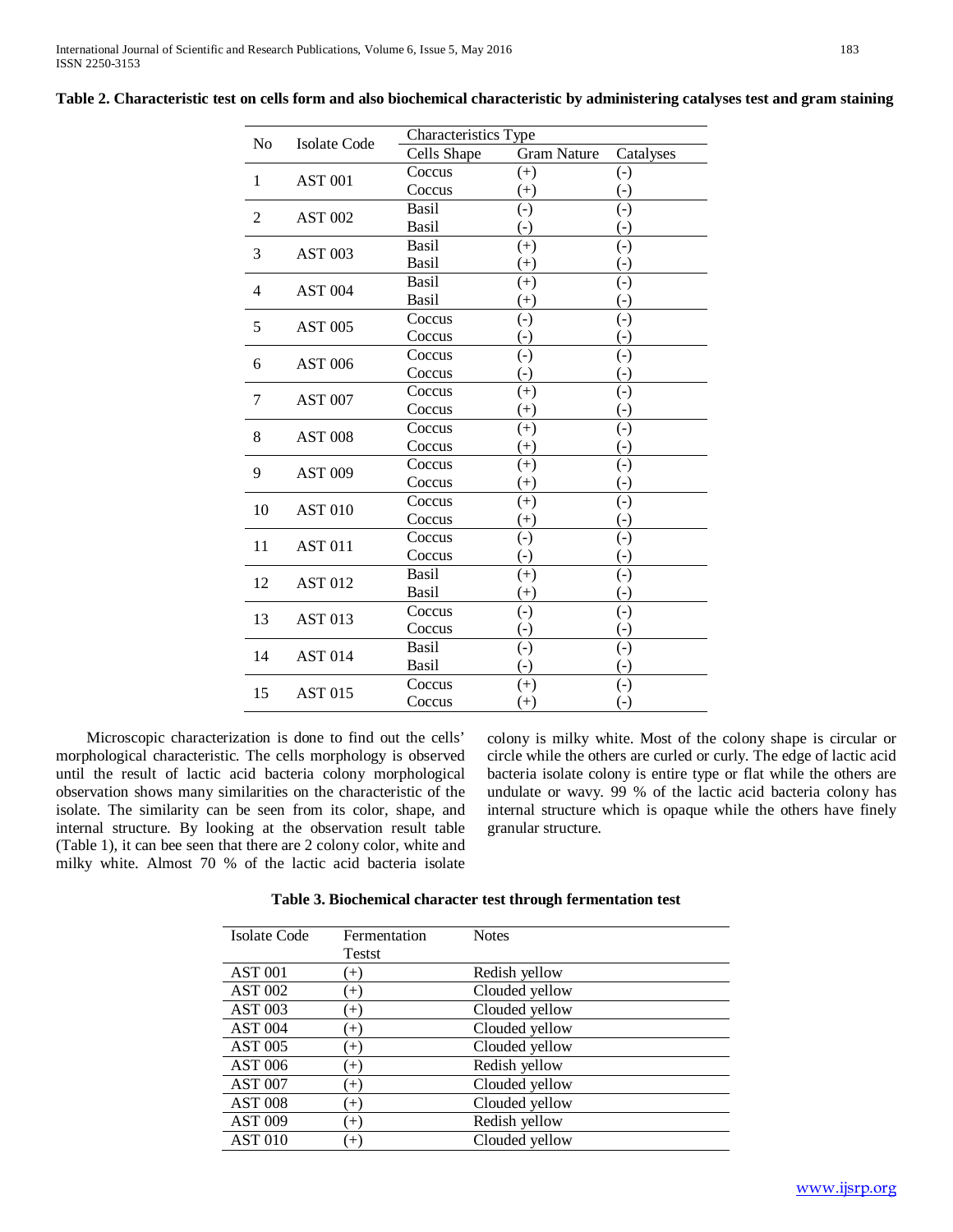| <b>AST 011</b> | $^{+}$ | Redish yellow           |
|----------------|--------|-------------------------|
| <b>AST 012</b> | $^{+}$ | Clouded yellow          |
| <b>AST 013</b> | $^{+}$ | Redish yellow           |
| <b>AST 014</b> | $^{+}$ | Redish yellow           |
| AST 015        | $^{+}$ | Clouded yellow          |
|                |        | . .<br>$\sim$<br>.<br>. |

 Through glucose fermentation test, it is found out that all isolates can produce acid. However, all bacteria isolate cannot produce gas, so they can be grouped into homofermentative acid lactic bacteria. It means that the main fermentation product is only lactic acid (Axelsson, 2004: 20). Biochemical characterization phase is administered by completing some series of test, i.e. catalyses test, fermentation type, acid and gas formation test taken from any carbon sources.

**Table 4, Biochemical test and physiological observation of 24 hours old lactic acid bacteria**

| No.             | Code       | Motility  | Gas            | Fermentation        |
|-----------------|------------|-----------|----------------|---------------------|
|                 |            |           | production     | type                |
| 1               | <b>AST</b> | Non mtl   |                | Homofer             |
|                 | 001        |           |                |                     |
| $\overline{2}$  | <b>AST</b> | Non mtl   |                | Homofer             |
|                 | 002        |           |                |                     |
| 3               | AST        | Non mtl   | $^{+}$         | Heterofer           |
|                 | 003        |           |                |                     |
| $\overline{4}$  | <b>AST</b> | Non mtl   | $\overline{a}$ | Homofer             |
|                 | 004        |           |                |                     |
| $\overline{5}$  | <b>AST</b> | Non mtl   | $+$            | Heterofer           |
|                 | 005        |           |                |                     |
| 6               | <b>AST</b> | Non mtl   |                | Homofer             |
|                 | 006        |           |                |                     |
| 7               | <b>AST</b> | Non mtl   |                | Homofer             |
|                 | 007        |           |                |                     |
| 8               | AST        | Non mtl   | $+$            | Heterofer           |
|                 | 008        |           |                |                     |
| 9               | <b>AST</b> | Non mtl   |                | Homofer             |
|                 | 009        |           |                |                     |
| 10              | <b>AST</b> | Non mtl   |                | Homofer             |
|                 | 010        |           |                |                     |
| $\overline{11}$ | <b>AST</b> | Non mtl   |                | Homofer             |
|                 | 011        |           |                |                     |
| $\overline{12}$ | <b>AST</b> | Non mtl   |                | Homofer             |
|                 | 012        |           |                |                     |
| 13              | <b>AST</b> | Non mtl   |                | Homofer             |
|                 | 013        |           |                |                     |
| 14              | AST        | Non mtl   | $+$            | Heterofer           |
|                 | 014        |           |                |                     |
| 15              | <b>AST</b> | Non mtl   | ÷,             | Homofer             |
|                 | 015        |           |                |                     |
| Notes: Fk. anae |            | : Homofer |                | : homofermentatif:  |
|                 |            |           | Heterofer      | : heterofermentatif |

 The result of macroscopic characterization cannot be used as the standard to determine each genus yet because the similarities n each isolate, whether the colony characters on seaweed plate or on oblique seaweed. Therefore, there should be advanced characterization, i.e. microscopic characterization in

order to find the cells' morphology of each lactic acid bacteria isolate.

 Before observing the cells, each lactic acid bacteria is painted by gram staining to see the nature of cells wall and cells form. Gram staining differentiates two group of bacteria, positive gram bacteria and the negative ones. The result of the observation (see appendix), shows that the lactic acid bacteria are red and purple. So, they can be grouped into positive and negative bacteria. Most all of the isolate are coccus or circle, and only a few that is bacil or bar. Lactic acid bacteria isolate shows chain cells arrangement, pairs, solitaire and tetrad, and nonmotile.

 The result of the observation on Table 4 shows that all bacteria isolate shows negative reactions toward catalyses test. It can be said so because there is no any bubbles. Fermentation type test is used to grouped lactic acid bacteria into homofermentative or heterofermentative group. In order to determine fermentation type, the gas production test is administered, by growing the culture in 10 ml liquid MRS for 2 -3 days with Durham hole which is put backward to catch the gas.

 According to Borck et al., (1994) as cited by Soetanto (2004), the differences between homofermentative and heterofermentative lactic acid bacteria can be seen on its product and also on the existence of aldolase enzyme which is one the main key enzyme in glicolisis.A Heterofermentative bacterium does not have any aldolase enzyme so it cannot break biphospate fructose into biphospate triosa. Heterofermentative bacteria oxidate 6-phospat glucose into phosphate pentose and then reduce it into phosphate triose which is helped by phosfoketolase enzyme.

#### **1. Lactic acid bacteria identification**

 Identification is a process in determining the group of bacteria obtained from isolate from any sources based on the bacteria's phenotypic characteristic. The identification to determine the bacteria's genus and species possibility is administered by *Profile Matching* method, through *Bergey's Manual of Determinative Bacteriology* (Holt *et al*., 1994) based on the result of phenotypic characterization.

 The selected bacteria isolate show the nature of lactic acid bacteria with positive gram character, non-motile, non endospore and negative catalyze (Axelsson, 2004). The shape character and cells formation is the differentiator character in genus level. After the genus is known, the advanced identification is administered to find out the possible species of the bacteria isolate.

 Based on the form characters, bacteria cells formation, and some phenotypic characteristics which is found out through *Bergey's Manual of Determinative Bacterilogy* (Holt, *et al*., 1994) that the 15 lactic acid bacteria isolate have the tendency of 4 lactic acid bacteria group, Lactobacillus, Pediococcus, Streptococcus, and Enterococcus.

#### **Lactobacillus Genus**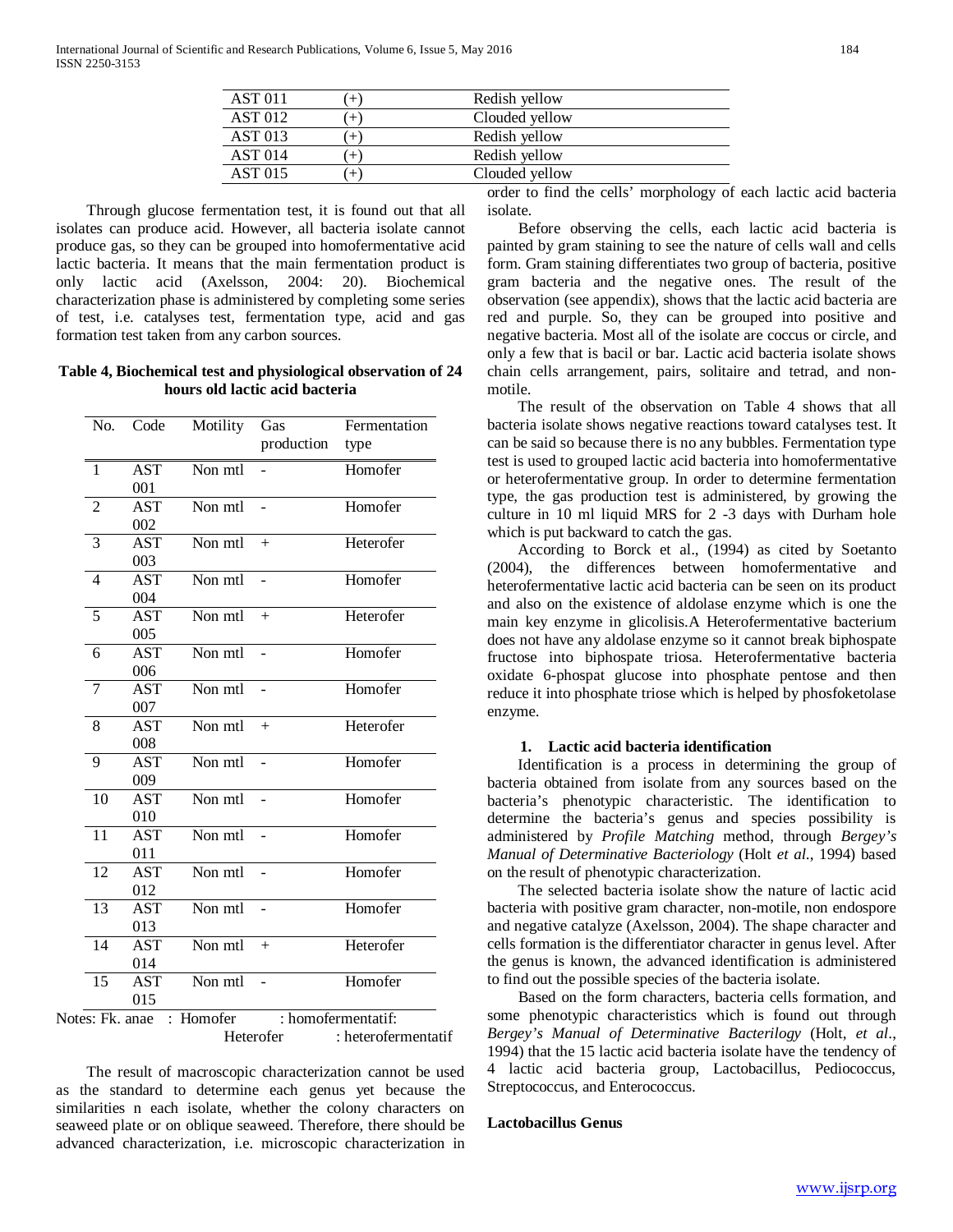Isolate AST 03, AST 04, and AST 12 have bacil or bar cells so it includes in Lactobacillus genus. The member of this genus has relatively the same characteristics, negative catalyze, positive gram, bacil cell,  $0.5 - 1.2 \times 1.0 - 10.0 \mu m$ , homofermentative, non-motile, cells formation is solitaire/pair/chained, the color of the colony is white/milkywhite, the colony edge is entire, the shape of the colony is circle, the internal structure is opaque, the growth in oblique seaweed is dense/abundant and the shape is beaded. It can grow in 45ºC and also produce lactic acid from any carbon sources, galactose, lactose, maltose, sucrose, glucose, fructose, and sorbitol.

 Based on the *Profile Matching*identification result all of the above phenotypic natures tend to show that the Lactobacillus genes are the member of Lactobacillus acidophilus species. However to make sure the correctness, some key characteristics are needed and they can be seen in *Bergey's Manual of Systematic Bacteriology* to determine the lactic acid bacteria isolate's species level.

#### **Pediococcus Geneus**

 It includes isolate AST 01, AST 07, AST 08, and AST 15. The result of gram staining shows positive gram, negative catalyses, coccus cells, homofermentative, non-motile, the formation of the cells is tetrad/pair with diameter  $0.5 - 2.0 \mu m$ , the colony color is white / milky white, colony edge entire, circle colony shape, opaque internal structure, the growth of oblique seaweed is moderate, and has beaded/filliform shape.

 To determine the possibility of the lactic acid bacteria isolate, Profile Matching through *Bergey's Manual of Determinative Bacteriology* is used.

#### **Enterococcus Genus**

 It includes isolate AST 06, AST 11, and AST 13. The characteristics are negative gram, negative catalyses, coccus cells,  $0.6 - 2.0 \times 0.6 - 2.5 \mu m$ , the formation of the cells is pair/chain, homofermentative fermentation type, non-motile, negative gas production (none), milky white colony color, circle colony shape, entire colony edge, opaque internal structure, the growth of oblique seaweed is thin/slight and has effuse/spreading/filliform shape.

#### **Streptococcus Genus**

 The identification of Streptococcus includes isolate AST 09 and AST 10 shows that they have positive gram, coccus cell diameter  $0.5 - 2.0 \mu m$ , chained/paired cells formation, negative catalyses test, non-motile, homofermentative, milky white colony color, circle colony shape, entire edge, and opaque internal structure, the growth of oblique seaweed is moderate/thin/slight and has filliform shape.

## **2. Determining the rate of lactic acid on each bacteria isolate**

 After some series of test on each isolate, the next test is a test to find out the ability of lactic acid bacteria in producing lactic acid. Lactic acid is product/compound which is produced by lactic acid bacteria during the carbohydrate fermentation process. The higher the lactic acid production the better the result compared to lactic acid bacteria isolate which has low ability in producing lactic acid. The measurement of the lactic acid is administered on 24 hours old isolate pure culture. Based on the measurement result, it is found out that isolate AST 04 has the highest lactic acid: 57.68 %. Therefore it can be used as probiotic because the lactic acid can be used to prevent the growth of pathogen bacteria. Organic acid like lactic acid and acetate acid produced by lactic acid bacteria as the result of lactose fermentation can help digestive and absorption system.

 The observed and tested isolates whether tested morphologically, biochemical, and physiologically and those that have the nature or characteristics of lactic acid bacteria, are measured to find the rate of the lactic acid when the bacteria isolate are 24 hours old. The highest lactic acid is produced by AST 04: 57.68 %, while the least lactic acid produced by AST 05: 9.41 %.

**Table 5. The rate of lactic acid on each 24 hours old lactic acid bacteria isolate**

| No.             | Code               | Absorbance<br>Mark   | Lactic<br>rate<br>(% ) |
|-----------------|--------------------|----------------------|------------------------|
| $\mathbf{1}$    | <b>AST 001</b>     | 0,225                | 22,25%                 |
| $\overline{2}$  | <b>AST 002</b>     | 0,401                | 40,49%                 |
| 3               | <b>AST 003</b>     | 0,319                | 31,99%                 |
| $\overline{4}$  | AST <sub>004</sub> | 0,567                | 57,69%                 |
| 5               | <b>AST 005</b>     | 0,101                | 9,41%                  |
| 6               | <b>AST 006</b>     | 0,176                | 17,17%                 |
| 7               | <b>AST 007</b>     | 0,392                | 39,56%                 |
| 8               | <b>AST 008</b>     | 0.432                | 43,71%                 |
| 9               | <b>AST 009</b>     | 0,247                | 24,53%                 |
| 10              | <b>AST 010</b>     | 0,290                | 28,99%                 |
| $\overline{11}$ | <b>AST 011</b>     | 0,317                | 31,78%                 |
| 12              | <b>AST 012</b>     | 0,301                | 30,13%                 |
| 13              | <b>AST 013</b>     | $\overline{0}$ , 125 | 11,89%                 |
| 14              | <b>AST 014</b>     | 0,281                | 28,05%                 |
| 15              | <b>AST 015</b>     | 0,198                | 19,45%                 |

 On the other hand, the produced lactic acid of lactic acid bacteria during the fermentation process can change the taste and aroma of the food and at the same time the growth of harming bacteria can be prevented. It is because lactic acid bacteria compete with pathogen microbe or any unwanted organism (Calo-Mata *et al*,. 2008).

## **3. Fermentation Kinetic Test**

 The fermentation pattern of selected BAL isolate can be found by administering observation on the change of liquid medium density which is already inoculated by BAL in every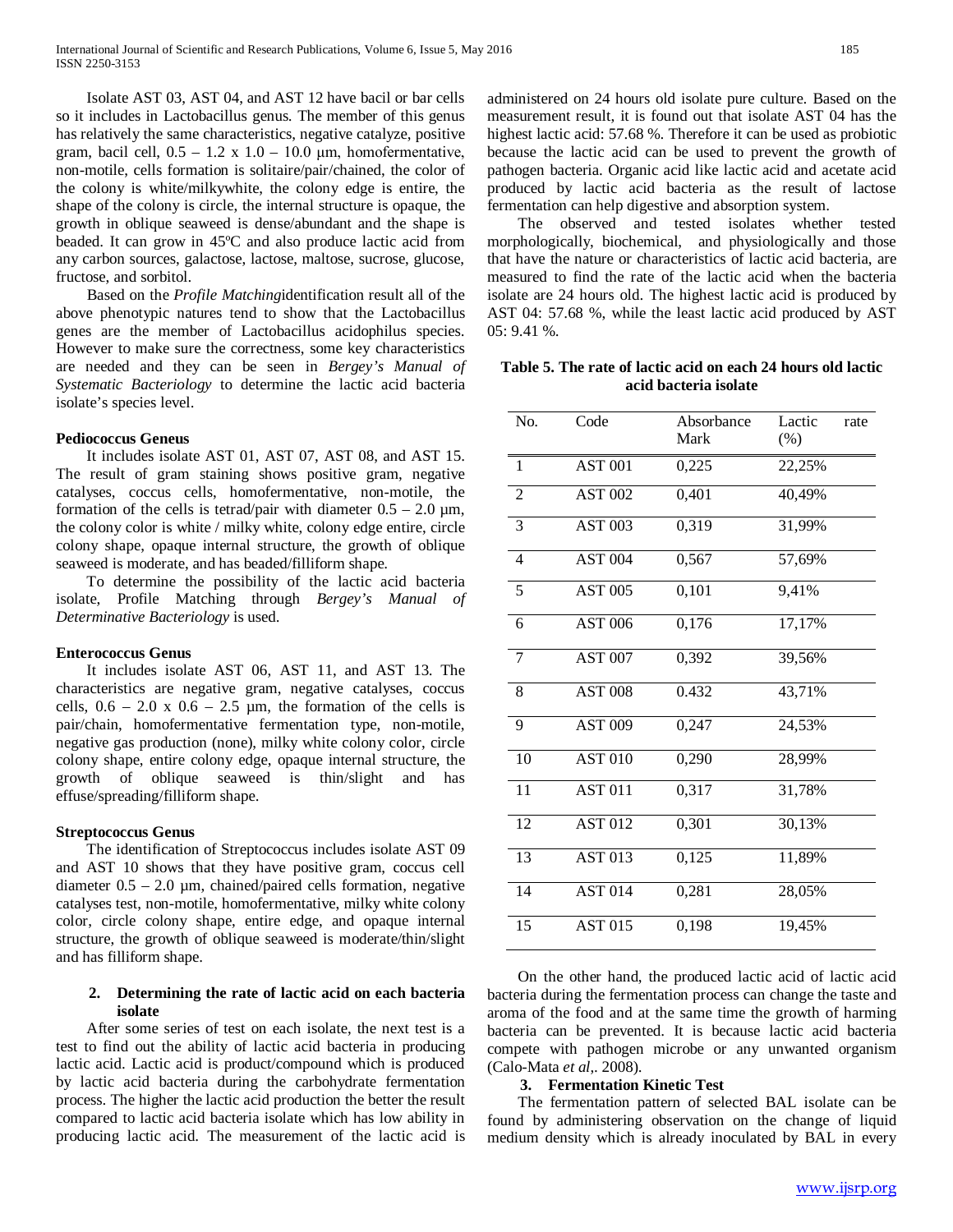observing hour. The average mark of BAL growth density medium in any glucose concentration can be seen in table 3.

|                | Substrate Concentration (%) |                       |                       |                      |                       |                       |                 |                      |                      |  |
|----------------|-----------------------------|-----------------------|-----------------------|----------------------|-----------------------|-----------------------|-----------------|----------------------|----------------------|--|
| Hour           | 0                           | 0,5                   |                       | 1,5                  | 2                     | 2,5                   | 3               | 3,5                  | $\overline{4}$       |  |
| $\theta$       | $0,404^{\rm a}$             | $0,424^{\circ}$       | $0,401^{\circ}$       | $0,455^{\circ}$      | $0,390^{\rm a}$       | $0,343^{\circ}$       | $0,390^a$       | $0,368^{\rm a}$      | $0,360^a$            |  |
| 2              | $0.421^{b}$                 | $0.767^b$             | $0.855^{\rm b}$       | $1,074^b$            | $1,070^{\rm b}$       | $1,025^{\rm b}$       | $0,700^{\rm b}$ | $0.370^{\rm a}$      | $0.356^{\circ}$      |  |
| $\overline{4}$ | $0,419^b$                   | $1,514^c$             | $1,535^{\circ}$       | $1,569^c$            | $1,558^{\circ}$       | $1,521^{\circ}$       | $1,474^c$       | $0,457^{\rm b}$      | $0,441^{\rm b}$      |  |
| 6              | $0,460^{\circ}$             | $1,607^{\rm d}$       | $1,668^{\rm d}$       | $1,668^d$            | $1,645^{\rm d}$       | $1,614^d$             | $1,612^d$       | $1,057^{\circ}$      | $1,028^{\circ}$      |  |
| 8              | $0,561^{\circ}$             | $1,597^{\rm d}$       | $1,714^e$             | $1,706^{\rm d}$      | $1,660^{\rm d}$       | $1,636^{de}$          | $1,653^e$       | $1,057^{\circ}$      | $1,469$ <sup>d</sup> |  |
| 10             | $0,599^e$                   | $1,627^{\rm d}$       | $1,705^e$             | $1,692^{\rm d}$      | $1,664$ <sup>de</sup> | $1,632^{de}$          | $1,662^e$       | $1,594^e$            | $1,574^e$            |  |
| 12             | $0,604^e$                   | $1,663^e$             | $1,702^e$             | $1,686^{\rm d}$      | $1,659^{\rm d}$       | $1,630^{\text{de}}$   | $1,662^e$       | $1,627^t$            | $1,574^e$            |  |
| 14             | $0.607^e$                   | $1,683^{\rm ef}$      | $1,697^e$             | $1,684^d$            | $1,652^d$             | $1,629$ <sup>de</sup> | $1,664^e$       | $1,635$ <sup>f</sup> | $1,614^e$            |  |
| 16             | $0,600^e$                   | $1,690$ <sup>ef</sup> | $1,694$ <sup>de</sup> | $1,691$ <sup>d</sup> | $1,662^{de}$          | $1,634^{de}$          | $1,667^e$       | $1,634^t$            | $1,613^e$            |  |
| 20             | $0,610^e$                   | $1,696$ <sup>f</sup>  | $1,711^e$             | $1,709$ <sup>d</sup> | $1,691^e$             | $1,674^e$             | $1,678^e$       | $1,635$ <sup>f</sup> | $1,624^e$            |  |

**Table 3. Average BAL growth density medium in any substrate concentration**

 The BAL growth is shown by the increasing medium density in accordance with the increasing rate of the substrate and the length of incubation. Significant growth (P<0.05) starts at the  $2<sup>nd</sup>$  hour on concentration 0.5 %, 1.0 %, 1.5 %, 2.0 %, 2.5 %, and 3.0 % until at the  $6<sup>th</sup>$  hour. Meanwhile, on concentration 3.5 % and 4.0 % there are still some adaptation toward the new growing media. At the  $8<sup>th</sup>$  hour, there is a significant growth (P<0.05) on substrate concentration 0 %, 1.0 %, 3.0 %, and 4.0 %, while there is no significant growth on concentration 0.5 %, 1.5 %, 2.0 %, 2.5 %, and 3.5 %. Starting at the  $10^{th}$  hour, there is no more significant growth on all substrate concentration. According to Madigan et al., (1998) the microbe growth pattern consists of 4 phases, i.e. slow phase (lag phase) which is often called as adaptation phase because the microbe is adapting with

the new environment where the BAL grows. The second phase is exponential phase which is marked by the very fast growth of the fermentation cells and product. The third phase is stationary phase where the growth of the cells is steady, or it also can be said as the decreasing of the growth and the primary product. The last phase is death phase. It happens when the incubation is continued after the growth phase already reaches stationary phase, it is marked by the lyses process of the bacteria.

 Based on the explanation above, it can be concluded that lag phase only happens until the  $2<sup>nd</sup>$  hour. It is only short because the nutrient in the enrichment and growth medium are almost the same (Fardiaz, 1988). Exponential phase happens for around the  $8<sup>th</sup>$  hour while the stationary phase starts at the 10<sup>th</sup> hour.

BAL growth pattern can be seen in the picture below.



**Picture 4. BAL kinetic growth in glucose substrate.**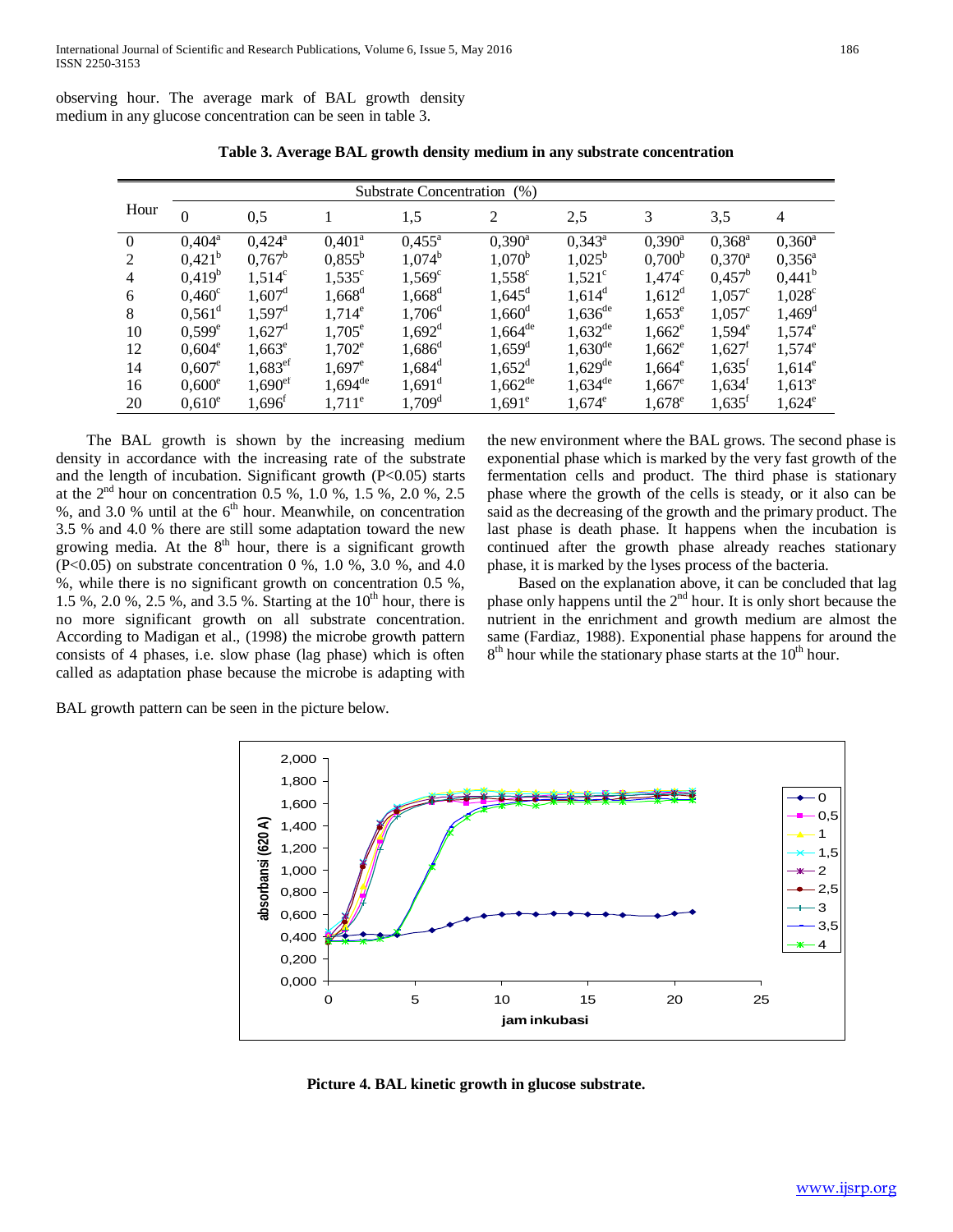The data and picture of growth kinetic above shows that adaptation phase happens quickly in glucose concentration 0.5 5  $-3.0$  %. Meanwhile, the adaptation phase in 0 %, 3.5 %, and 4.0 % glucose concentration happens quite a while. According to Fardiaz (1998) the length of the adaptation is caused by some factors, the growth medium and environment and also the number of inoculums.

 Fardiaz (1998) also states that exponential phase is very affected by pH and nutrient of the medium, includes its environment and temperature. In this phase, the microbe needs more energy than in the other phases. In stationary phase, the cell population number is steady because the number of growing cells is the same with those that die. The cells size in this phase is smaller because the cells keep splitting although there are no more nutrients left. Because of the lack of nutrient, it is possible that the cells will have different composition with those that grow in exponential phase. In death phase, half of the microbe population starts to die because there are no more nutrient in the medium or there are no more spare energy in the cells. The speed of the death depends on the condition of the nutrient, the environment, and the microbe species.

 Picture 1 shows that the higher glucose substrate concentration, the slower the BAL growth speed. It is shown by the long duration of adaptation phase on substrate concentration above 3.0 %. While the long adaptations phase in 0 % substrate concentration is caused by the inexistence of the needed substrate for growth. BAL growth is affected by the rate of nutrient in its environment. The medium and environment growth are the same as the previous medium and growth environment so adaptation phase is not needed (Fardiaz, 1987). The medium used for BAL enrichment is MRS while the medium used for growth kinetic is basalt medium.

 The growth speed will increase due to the increasing of substrate rate until critical substrate rate. If the substrate rate is increased, the growth speed will decrease (Wibowo et al., 1987). According to Wang *et al*., (1978) in increasing substrate concentration there will be growth blocking effect by the

substrate. It is related to the specific component blocking effect in the enzyme or cells structural component.

 **Specific growth speed**. BAL specific growth speed in the glucose contained medium is obtained byanalyzing the regression between the density and the incubation time in exponential phase on each substrate concentration treatment so the equation  $y = a + bx$  is obtained. B is slope that shows specific growth speed. According to Wang *et al*., (1979) the increasing of medium density shows the increasing of cells number where OD + 1 equal to 1 – 1.5 g BK cells. After counting through estimation that  $OD = 1$  equal to 1 g BK cells, the specific growth for each treatment (0.5 %, 1.5 %, 2.0 %, 2.5 %, 3.0 %, 3.5 %, and 4.0 %) continuously is 0.13 g BK cells/hour, 0.14 g BK cells/hour, 0.11 g BK cells/hour, 0.12 g BK cells/hour, 0.15 g BK cells/hour, 0.17 g BK cells/hour, and 0.16 g BK cells/hour. 0.5 g BK cells/hour, 0.17 g BK cells/hour, and 0.16 g BK cells/hour.

# **4. BAL AST-04 Isolate Endurance Test toward Bail Salt**

 It is only administered on selected main BAL isolate (AST 04 isolate) by using broth MRS liquid medium (Pronadisa) in batch fermentation system. The active BAL isolate is grown in enrichment medium by using broth MRS for 24 hours and then 1 % (v/v) is inoculated into broth MRS medium treated with bail salt concentration (Oxoid bile salt) 0 %, 0.1 %, 0.2 %, 0.3 %, 0.4 %, and 0.5 %. Each treatment is done three times, and then incubated in 39ºC and observe the growth by measuring the density (OD) by using 650 nm spectrophotometer (Pereira and Gibson, 2002). The observation is held every hour until a constant density is reached. Then the pH of the sample is measured by using pH-meter (Nahm, 1992). On the peak of exponential phase, the production of lactic acid is determined to make sure that the decreasing of pH medium is caused by the high production of lactic acid. The measurement of lactic acid production is done by using Baker and Summerson method (Hawk's, 1976).

| Hour-                   | $\mathbf{0}$          | 0.1                   | 0.2                   | 0.3                                         | 0.4                 | 0.5                   |
|-------------------------|-----------------------|-----------------------|-----------------------|---------------------------------------------|---------------------|-----------------------|
| $\bf{0}$                | $0.13^{a}$            | $0.14^{\overline{a}}$ | $0.14^{4}$            | $0.14^{a}$                                  | $0.13^{a}$          | $0.14^{a}$            |
| $\overline{0.5}$        | 0.16 <sup>a</sup>     | 0.14 <sup>a</sup>     | $0.16^{ab}$           | $0.16^{ab}$                                 | 0.13 <sup>a</sup>   | $0.14^{a}$            |
| $\mathbf{1}$            | $0.22^{b}$            | 0.16 <sup>b</sup>     | $0.19^{b}$            | 0.20 <sup>b</sup>                           | $0.15^{a}$          | $0.14^{b}$            |
| $\overline{2}$          | $0.44^\circ$          | $0.25$ <sup>c</sup>   | $0.33^{\circ}$        | 0.35 <sup>c</sup>                           | 0.20 <sup>b</sup>   | 0.17 <sup>c</sup>     |
| $\mathbf{3}$            | 0.82 <sup>d</sup>     | $0.51$ <sup>d</sup>   | $0.61$ <sup>d</sup>   | 0.69 <sup>d</sup>                           | 0.36 <sup>c</sup>   | 0.25 <sup>d</sup>     |
| $\overline{\mathbf{4}}$ | 1.04 <sup>e</sup>     | 0.79 <sup>e</sup>     | 0.81 <sup>e</sup>     | $0.89^{\circ}$                              | 0.56 <sup>d</sup>   | 0.62 <sup>e</sup>     |
| $\overline{5}$          | $1.22^{T}$            | $1.05^{\text{t}}$     | 0.99 <sup>f</sup>     | $1.05$ <sup>f</sup>                         | $0.78^{\circ}$      | $0.84$ <sup>T</sup>   |
| 6                       | $1.23$ <sup>f</sup>   | $1.12^{\overline{g}}$ | $1.05^{\frac{1}{g}}$  | $1.08 \text{ fs}$                           | $0.88$ <sup>f</sup> | $0.92^{8}$            |
| $\overline{7}$          | $1.26$ <sup>fgh</sup> | 1.19 <sup>h</sup>     | 1.08 <sup>gh</sup>    | $1.10^{1g}$                                 | $0.92^{8}$          | 0.94 <sup>h</sup>     |
| 8                       | $1.26$ <sup>fgh</sup> | $1.20^{9h}$           | $1.09$ $\frac{gh}{g}$ | $1.12^{g}$                                  | $0.94^{9h}$         | $0.97^{i}$            |
| $\overline{9}$          | $1.26$ <sup>fgh</sup> | $1.21$ <sup>ij</sup>  | 1.11 <sup>hi</sup>    | 1.19 <sup>h</sup>                           | 0.97 <sup>h</sup>   | $1.04^{j}$            |
| <b>10</b>               | $1.26$ <sup>fgh</sup> | $1.23$ <sup>jk</sup>  | $1.13$ <sup>ijk</sup> | 1.21 <sup>h</sup>                           | 1.03i               | 1.09 <sup>k</sup>     |
| 11                      | $1.27$ <sup>ghi</sup> | $1.23$ <sup>jk</sup>  | $1.20^{T}$            | $1.32^{i}$                                  | 1.08 <sup>1</sup>   | $1.16^{\mathrm{T}}$   |
| 12                      | $1.25$ <sup>fgh</sup> | $1.24^{\overline{k}}$ | $1.25^{m}$            | $1.35$ <sup><math>\overline{1}</math></sup> | $1.13^{k}$          | $1.23^{\overline{m}}$ |
| $\overline{13}$         | $1.32$ <sup>ij</sup>  | $1.26 \text{ Im}$     | $1.34^{m}$            | $1.40^{1}$                                  | 1.17 <sup>1</sup>   | $1.30^{n}$            |

**Table 6. Average BAL growth density in some bail salt concentration.**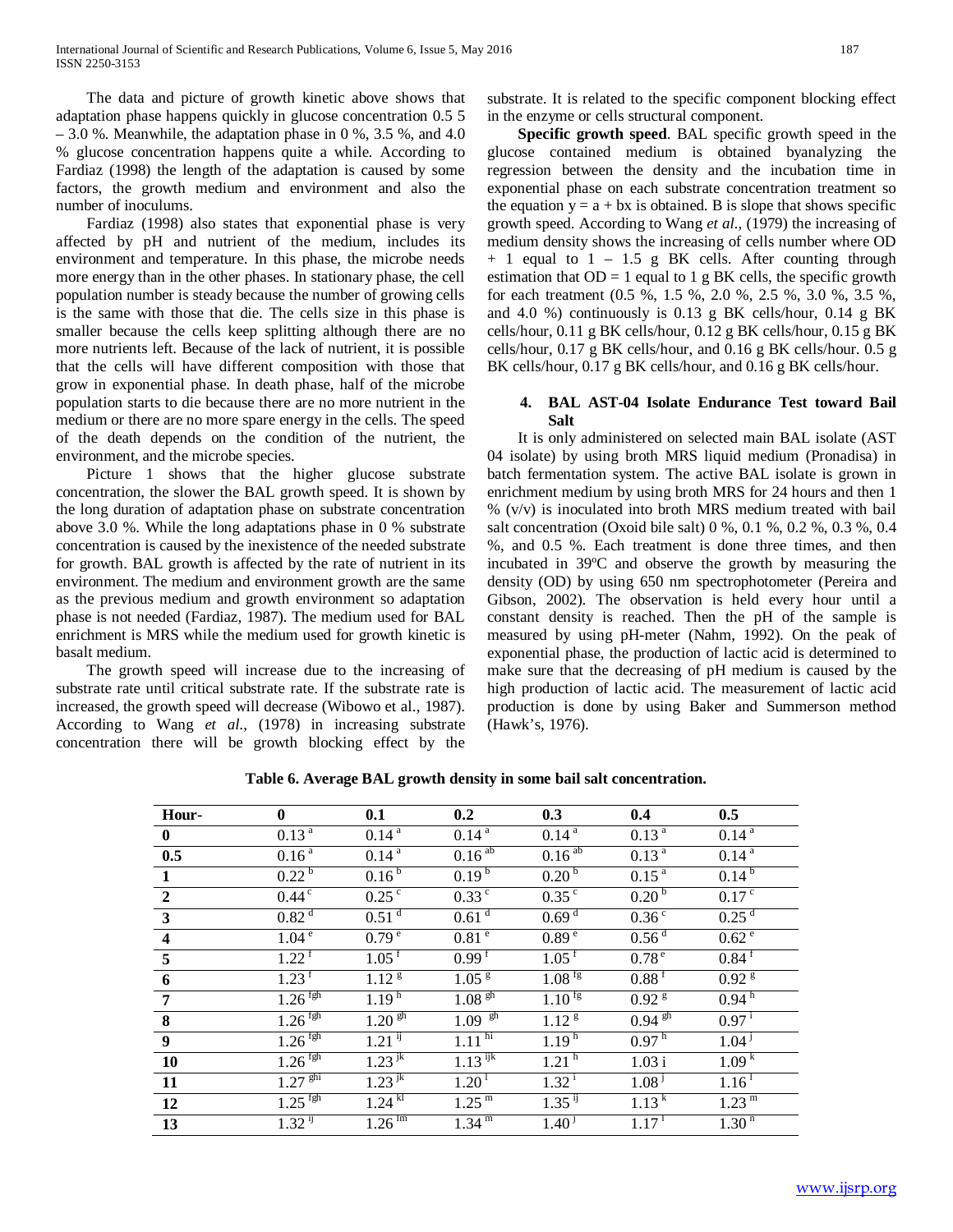International Journal of Scientific and Research Publications, Volume 6, Issue 5, May 2016 188 ISSN 2250-3153

|    | 1.30 <sup>hij</sup> | $1.28$ <sup>mn</sup> | 1.39 <sup>m</sup>   | $1.47$ mm          | 1.23 <sup>m</sup> | $1.42^{\text{q}}$ |
|----|---------------------|----------------------|---------------------|--------------------|-------------------|-------------------|
| 15 | 1.32 <sup>11</sup>  | $1.30^{10}$          | 1.40 <sup>m</sup>   | $1.53^{\circ}$     | 1.28 <sup>n</sup> | 1 54 $^{\rm s}$   |
| 16 | ا 33 ا              | $1.31^{op}$          | 1.42 <sup>m</sup>   | 1.52 $^{10}$       | $1.40^{\circ}$    | 1.63              |
| 17 | 1.34 <sup>3</sup>   | $1, 31$ op           | $1.40^{\mathrm{m}}$ | $1.49^{no}$        | $1.49^{pq}$       | 1.58P             |
| 18 | 1.35                | 1.33P                | 1.40 <sup>m</sup>   | Imn<br>1.47        | 1.51 <sup>q</sup> | $1.50^{\circ}$    |
| 19 | 1.35 <sup>1</sup>   | $1.33^{p}$           | 1.41 <sup>m</sup>   | $1.42$ km          | 1.46 <sup>p</sup> | 1.46 <sup>n</sup> |
| 20 | 1.35 <sup>1</sup>   | 1.30 <sup>p</sup>    | 1.39 <sup>m</sup>   | 1.41 <sup>kl</sup> | $1.38^{\circ}$    | .44 <sup>d</sup>  |

 The growth pattern of BAL AST-4 in medium that contains bail salt is measured by observing the density change in liquid medium every hour. The microbe growth in liquid medium is shown by the increasing of density and the emerging of sediment in the base of the tube (Gupte, 1990). The average density of BAL AST-4 growth medium in some bail salt concentration is shown in table 6 and graph 2.

 Growth Pattern. The average observation result of BAL growth pattern observation in the medium that contains bail salt in different concentration can be seen in table 6. The data in table 6 shows that the density increases significantly  $(P<0.05)$  in accordance with the incubation length. It shows that the BAL grows in the medium that contains bail salt.

 In table 6, it can be seen that the density is increasing on all treatment of fermentation. It shows that BAL AST-4 are able to grow in medium that contains bail salt. The growth is shown by the density increasing for all treatments. BAL AST-4 are still able to grow in medium with 0.5 % bail salt. In table 3, it can be

seen that the growth of BAL AST-4 in bail salt containing medium, it is shown by the increasing of the density in accordance with the increasing duration of the incubation. The density increases insignificantly until at the 2<sup>nd</sup> hour, and then keep increasing significantly (P<0.05) until at the  $20<sup>th</sup>$  hour. It shows that the BAL is growing. According to Harjo et al., (1988), the microbe growth consists of 3 phases, slow phase (lag phase) which is often called as adaptation phase because the microbe is adapting with its environment, in this case is the medium where the lactic acid bacteria grow. The second phase is exponential phase which is shown by steady growth cells and as the start of the decreasing growth process and its primary product.

The adaptation phase happens until the  $2<sup>nd</sup>$  hour and followed by exponential phase until the  $20<sup>th</sup>$  hour. The stationary phase cannot be seen at the  $20<sup>th</sup>$  hour because the density is already increasing. It is because the BAL AST-6 that shows any growth is decreasing.



**PPicture 2. BAL growth graphics in MRS media by adding bail salt.**

 Based on the obtained result in picture 2, it can be seen that in lag phase the growth of BAL AST-4 only happens until the first 30 minutes. It happens in a short time because what is used in the activation process is the same as those used in growth medium. The contents of MRS medium nutrient can be seen in the appendix. Exponential phase starts at the  $1<sup>st</sup>$  hour and after the exponential phase, microbe enters stationary phase. The increasing bail salt concentration in BAL AST-4 growth medium causes the decreasing density significantly (P<0.01).

 Bail salt tend to block BAL growth so the higher the concentration of bail salt and added in the medium, the BAL growth will be blocked. According to Brand et al., (1976) as cited by Oh et al., (2000), bile acid shows blocking effect toward microbe growth and this blocking activity is larger compared to the other organic acids.

 Dune (2001) states that bail salt shows antibacterial activity which block the growth of *Eschericia coli* strain, *Klebsiella* sp, and *Entercoccus* sp *in vitro*. Brand *et al*,. (1976) as cited by Oh *et al*., (2000) states that bail acid shows blocking effect toward the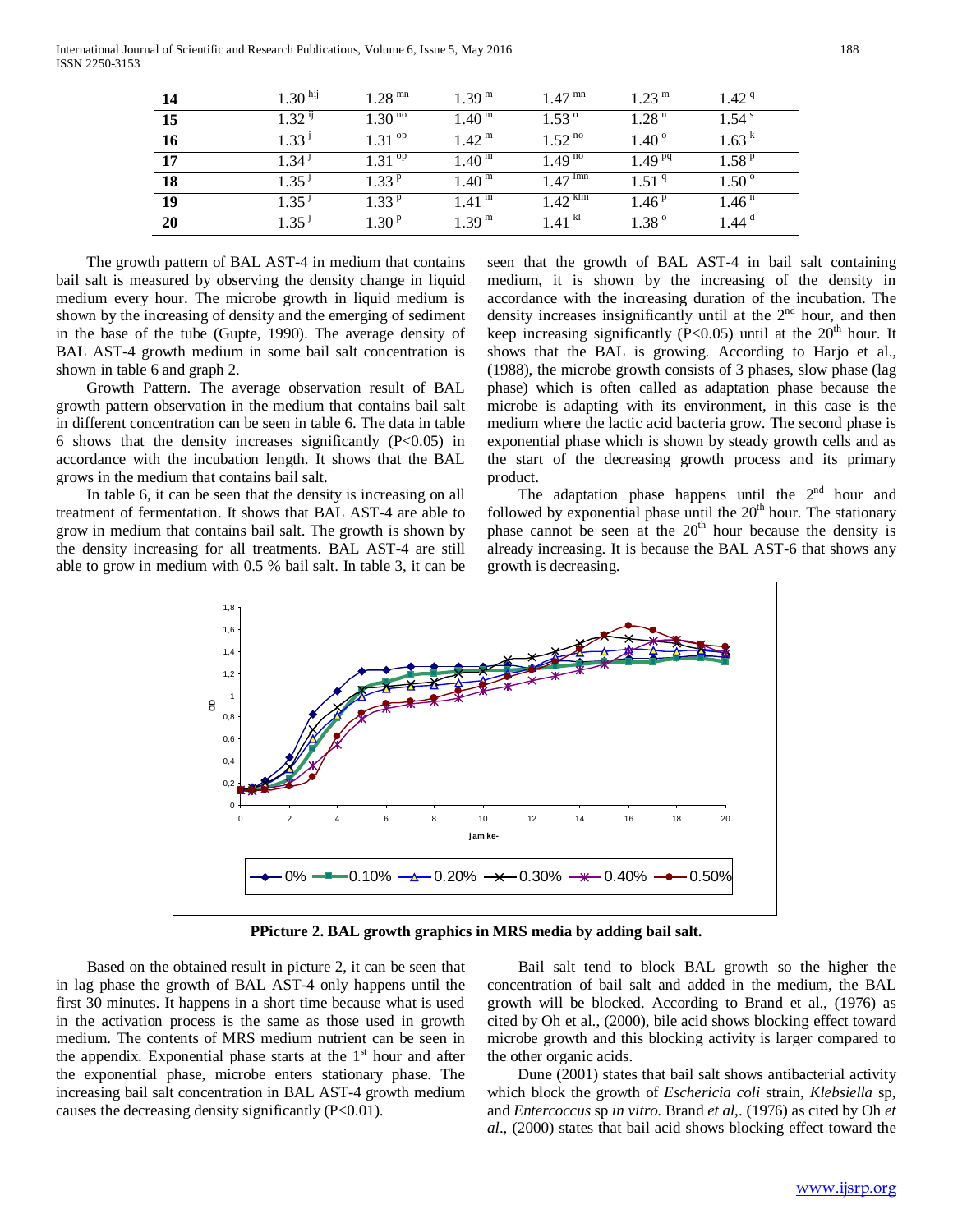growth of microbe and the blocking activity is much larger than the other organic acids.

 According to Bezkorovainy (2001), probiotic resistance toward bail salt *in vitro* can be divided into two types, survival power (survivel) and growth. The variation of survival power depends on the concentration and the length of the interaction between the microbe and bail salt. The other researches on microbe growth in medium that contains bail salt connects other variables, i.e. the existence of unconjugate bail acid in the medium.The unconjugatebail acid is the agent that can lyses bacteria (bacterial lysing) better than conjugate bail acid. The decomposing bail salt (deconjugation) is administered by hydrolyses bile salt enzyme. The enzyme is produced by Lactobacilli and Bividiobacteria. Therefore, the increasing concentration of bail salt will increase the forming of unconjugate bail acid which can block the growth of BAL.

 The existence of bail salt in the BAL medium growth is as an inhibitor. BAL in 3 % bail salt concentration can still show

some growth even though it is significantly different with those without any control (without any bile salt).

 If the density in endurance test of the bile salt is compared to the density of fermentation kinetic in glucose substrate, it can be seen that the average density of endurance test on bile slat is much higher. It is caused by the differences on the medium used. In endurance test on bile salt using MRS medium shows that is contains 2 % dextrin. Meanwhile on fermentation test, the used medium is basalt medium with glucose substrate. Rumen liquid in basalt medium in this research is substituted by H20 so that the used medium is clear and the density can be read. According to Hobson (1988), there are a lot of nutrient and growth factor in rumen liquid. The growth factor can be derived from the food or microbe recycling. By the replacement of rumen fluid with H20, the concentration of nutrient in basalt medium is decreasing and affects the growth of BAL. Fardias (1988) states that the growth of BAL is affected by the number of nutrient in the medium.



**Picture 03. Bail Salt Slope Graphics.**

 Exponential phase for bail salt rate treatment are 0 %, 0.1 %, 0.2 %, 0.3 %, 0.4 %, and 0.5 % at 1-5, 1-7, 1-6, 1-14, 2-16, 1- 15 hour. Exponential phase tend to be longer in accordance with the increasing rate of bail salt. However, if the growth slope is observed, the higher the bail salt rate in the slope medium, the lower the growth (See Picture 03).

 The slower slope shows that there is a growth obstacle in the medium that contains bail salt. Noh et al., (2000) explains that bail salt shows a blocking effect toward the growth of microbe and this blocking activity is bigger than the other organic acids.

# **5. Degree of Acidity**

The pH measurement is administered at  $20<sup>th</sup>$  hour to find out the acid produced by BAL AST 4. In table 6s, it can be seen that in  $20<sup>th</sup>$  hour observation, the pH medium is decreasing from the starting pH 6.5. The pH decreasing during the fermentation process is caused by the accumulation of fermentation products like acid lactic and other organic acids like acetate and propionate acid. Those organic acids are the final result of BAL glucose hydrolysis (McDonald, 1991).

| Table 7. BAL fermentation pH in medium that contains $20th$ hour bile salt |  |  |  |  |  |  |  |  |
|----------------------------------------------------------------------------|--|--|--|--|--|--|--|--|
|----------------------------------------------------------------------------|--|--|--|--|--|--|--|--|

| Repetition | <b>Bail Salt Rate</b> |      |      |      |      |      |  |  |  |  |
|------------|-----------------------|------|------|------|------|------|--|--|--|--|
|            | 0%                    | 0.1% | 0.2% | 0,3% | 0,4% | 0.5% |  |  |  |  |
|            | 4,64                  | 4,75 | 4.94 | 5,01 | 5,04 | 5,13 |  |  |  |  |
|            | 4,59                  | 4,72 | 4.93 | 5,00 | 5,06 | 5,17 |  |  |  |  |
|            | 4.6                   | 4,74 | 4.90 | 4.99 | 5,07 | 5,15 |  |  |  |  |
|            | 4,59                  | 4,75 | 4.91 | 5,01 | 5,06 | 5,15 |  |  |  |  |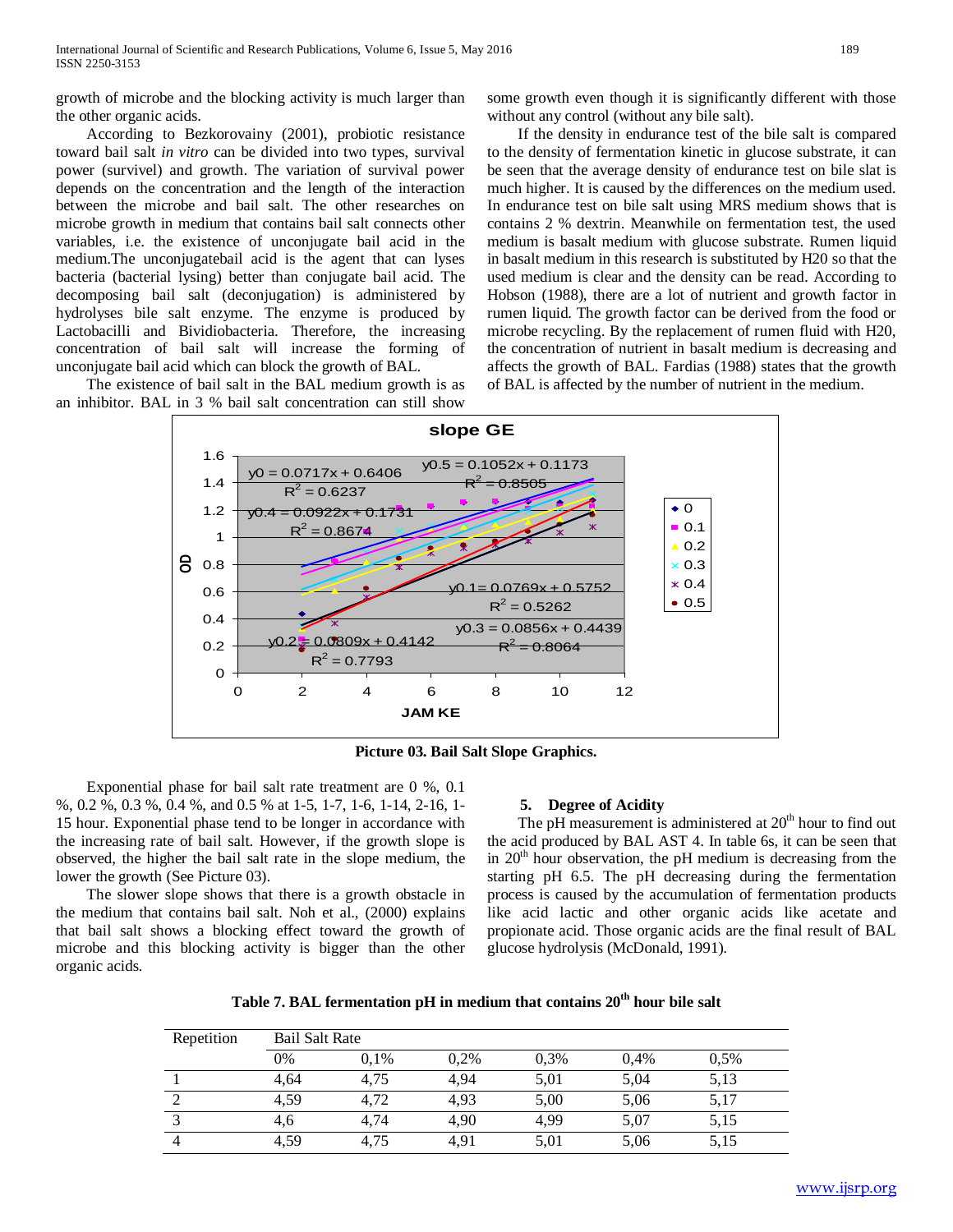| ັ       | 4,59           | 4.74       | 4.91              | 5,01           | 5,04     | 5.17<br>J <sub>1</sub> |
|---------|----------------|------------|-------------------|----------------|----------|------------------------|
| Average | $4,60^{\rm a}$ | $4,74^{b}$ | 4.92 <sup>c</sup> | $5,00^{\rm d}$ | $5,05^e$ | 5.15<br>ں ر            |
| --      | 0,022          | 0,012      | $0,\!016$         | 0,09           | 0.013    | 0,016                  |

a,b,c,d,e,f different superscript in different column shows there is a very significant difference (P<0.01)

 The result of this research shows that bail salt give real effect (P<0.01) toward pH final fermentation. The pH of final fermentation is higher in accordance to the increasing concentration of the bail salt in the medium. The differences of pH is related to the blocking of bail salt toward the BAL growth. The inhibition toward the growth causes the ability of the BAL in producing organic acid decreasing. The organic acids that produced during fermentation determine the decreasing of pH. In a higher concentration of bail salt, the pH of final fermentation is also higher. The effect of bail salt inhibition toward BAL growth causes the decreasing BAL ability in producing organic acid especially lactic acid. The existence of these organic acids really affects on the decreasing of pH medium. By the increasing concentration of bail salt in medium growth causes the inhibition effect toward BAL growth is also increasing. It can be seen in table 6. The increasing of bail salt is followed by the increasing of pH medium.

 Even though there is an inhibiting activity by the bail salt, BAL can still grow in medium that contains bail salt up to 3 % concentration. It can bee seen by the increasing of the density and the decreasing of pH at the last observation hour although it shows significant differences on the control (without bile salt). At the last observation, pH medium can reach critical pH, i.e. around 4. At this critical pH, pathogen microbe can stand any longer (Gilliland, 1990). According to Pereira and Gibson (2002), the parameter ability and grow in Ph 3.0 for 2 hours and grow in medium that contains 1.000 mg/l bail is used as the standard in determining the resistant power of microbe culture toward acid and bail.

 Jack et al., (1995); Montville and Kaiser (1993) as cited by Oh et al., (2002) state that BAL produces some anti-microbe compound, i.e. organic acids (lactic acid, acetate, propionate, and format). The ability of BAL in producing organic acids is shown by the decreasing of pH medium, at the  $20<sup>th</sup>$  hour pH medium in average reaches 4.74 and on 0.5 % bail salt concentration, BAL can still reduce the pH until 5.15.

#### IV. CONCLUSION

Based on the result of the research, it can be conclude that:

1. There are 15 isolate lactic acid bacteria in 34 days old Broiler Strain Lohman chicken feces.

- 2. Lactic acid bacteria isolate have these characteristics: positive gram, negative catalyses, non motile, coccus cells shape, chained cells formation, paired, solitary, and tetrad, homofermentative fermentation type, can form acid without producing any gases.
- 3. The identification of lactic acid bacteria results in 4 lactic acid bacteria genera group, i.e. Lactobacillus, Pediococcus, Streptococcus, and Enterococcus.
- The addition of bail salt in BAL isolate growth medium obtained from chicken feces causes different biomass (optical density) production until 1.0 5 concentration.

However, the speed of specific growth starts at 0.2 % concentration. BAL isolate obtained from chicken feces are still able to grow until the concentration of bail salt is 0.5 %.

#### **REFERENCES**

- [1] Astuti, M. 1980. Rancangan Percobaan dan Analisis Statistik. Fakultas Peternakan.UGM. Yogyakarta.
- [2] Axelsson, L. T. 1998. Lactic Acid Bacteria Classification and Physicly. Dalam : Lactic Acid Bacteria. Seppo Salminen and Atte Vin Wright (Eds). Marcel Dekker Inc. New York.
- [3] Barnes, E. M. dan G. C. Mead. 1986. Anaerobic Bacteria in Habitats Other than Man. 1st edition. Black well publications. Oxford.
- [4] Bezkorovainy, A. 2001. Probiotic: Determinant of Survival and Growth in the Gut. American Journal of Clinical Nutrition. 73 : 399s-405s.
- [5] Borris, R. 1987. Biology of Enzime. Dalam: Biotechnology. Rehm. M. J. and Reed. G. (eds) Verlag Chemic. Weinheim. 7a: 37-62
- [6] Brock, T. dan M. T. Madigan. 1988. Biology of Microorganism. 8th ed. Prentice Hall. Inc., Englewood Cliffs. New Jersey.
- [7] Dune, C. L. O'Mahany., L. Murphy., G. Thorton., D.Morrissey., S. O'Halloran., M. Feeney., S. Flynn., G. Shanahan and J.K. Collins. 2001. In Vitro Selection Criteria for Probiotic Bacteria of Human Origin : Correlation With in vivo Finding. American Journal of Clinical nutrition.73:2
- [8] Fardias, S. 1988. Microbiologi Pangan. PAU Pangan dan Gizi. UGM. Yogyakarta.
- [9] Frost, G. M and D.A Moss. 1987. Produktion Enzyme by Fermentasi. Dalam: Biotekchnology Rehm, M. J and Reed, G. (eds). Vol. 7a. Verlag Chemic, Weinheim.
- [10] Gilliland, S. E. 1990. Bacterial Starter Culture for Food. 5th ed. CRC Press Inc. Florida.
- [11] Hardjo, S. N., S, Indrasti dan T, Banttacut, 1989. Biokonversi: Pemanfaatan Limbah Industri Pertanian. IPB. Bogor.
- [12] Harper, H. A. 1983. Review of Physiological Chemistry. 17th eds. Lange Medical Publication Los Altos California.
- [13] Havenaar, R. and J.H.J. Hulis in'Veld. 1992. Probiotic : A general Viev, In : B. J. B. Wood (ed) The Lactic Acid Bacteria. Elsevier Applied Science. London.
- [14] Jaminez-Diaz, R., J. L.,Ruiz-Barba, D,P., Cathcart. H., Hollo, I, F., Nes, K. H., Stetten, dan P. J. Warmer 1993. Purification and Partial Amino Acid Sequence of Plantaricin S. a Bactericin Produced by Lactobacillus Plantarum LPCO 10. The Activiti of Which Depend on the Complementary Action of Two Peptides. Appl Environ. Microbial. 61 : 4459-4463
- [15] Jeni, B.S.L dan S. E. Rini. 1995. Aktivitas Antimikrobia dari Beberapa Spesies Lactobacillus terhadap Mikrobia Patogen dan perusak Makanan. Buletin Teknologi dan Industri Pangan. 6:2
- [16] McDonald, P. 1981. The Biochemistry of Silage. John Weley and Sons, New York, USA
- [17] McDonald. P., R. A. Edward. J. F. D. Greenhalgh and C. A. Morgan. 1995. Animal Nutrition Fifth edition. Longman Singapore Published (Pte) Ltd. Singapore.
- [18] Merchen, N,R. 1079. Digestion. Absorbtion and Excretion in Ruminant. Dalam The Ruminant Animal Digestive Phisiology and Nutrition, Prentice Hall, New Jersey
- [19] Mortvedt-Abiguard, C.L..J. Nissen-Meyer. B. Jelle. B Grenov. M. Skaugen dan I. F. Nes. 1995 Production On pH Independent Bactericidal Activity Of Lactocin as Antibiotik From Lactobacillus sake L-45. APPL. Eviron. Microbial. 61: 175-179.